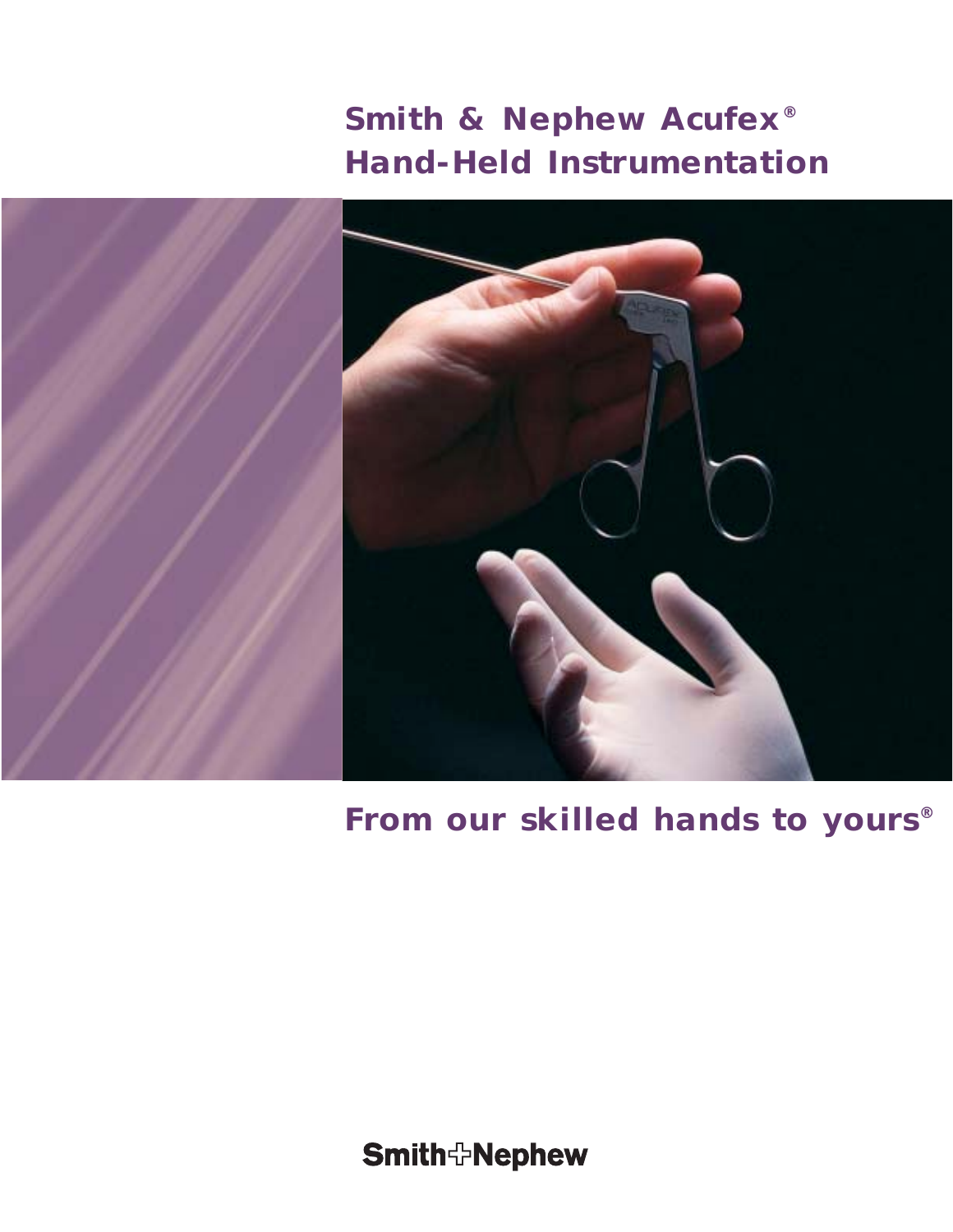# **Hand-Held Instrument Guide**

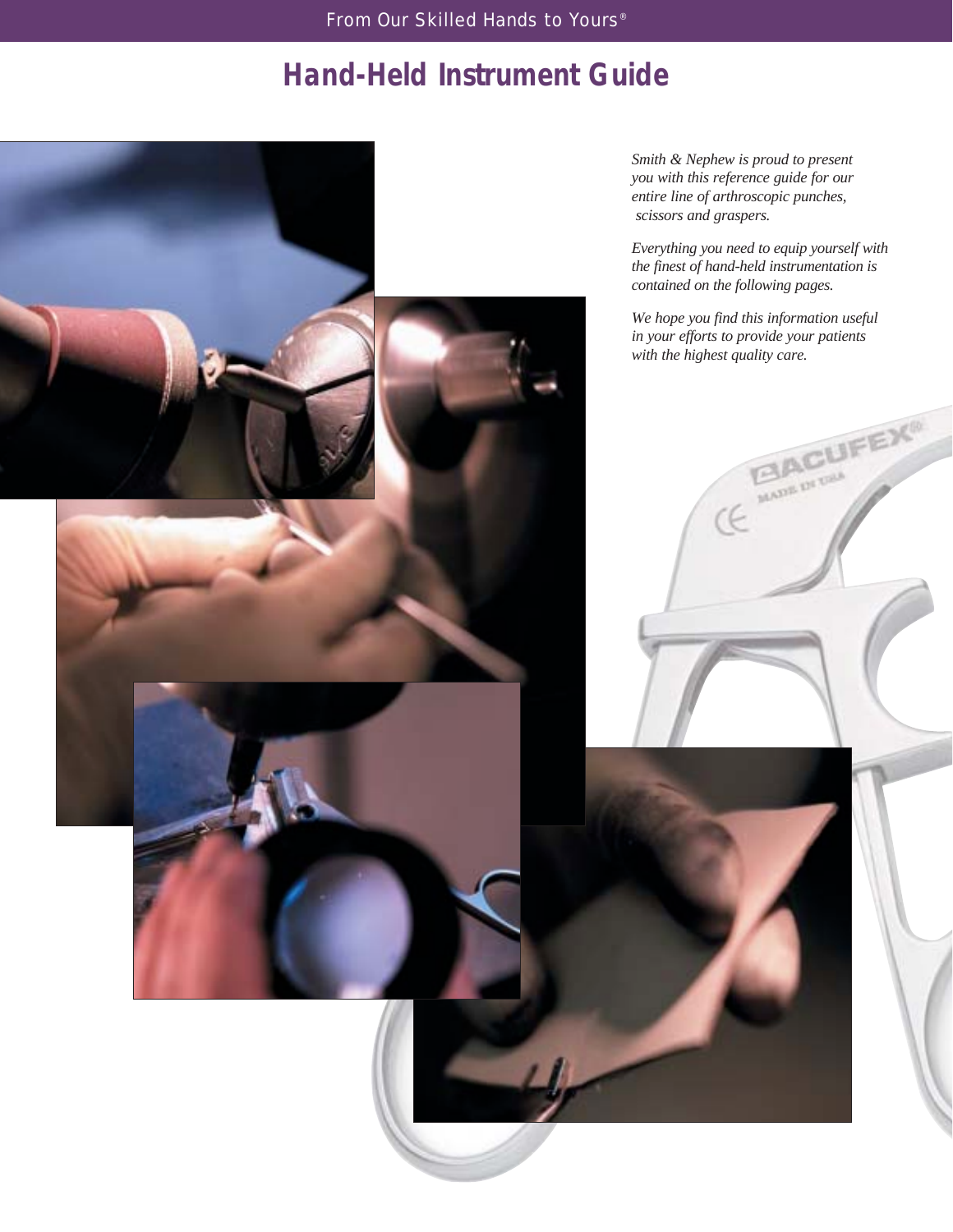### The Acufex® Difference

In 1980, the Acufex brand of hand-held instruments was introduced and immediately set the standard for efficacy in arthroscopic surgery. Today, the Acufex name continues to be synonymous with the highest degree of dependability, durability and safety.

Our primary focus continues to be—and will always be—to produce the best arthroscopic tools available. Through innovative design, painstaking craftsmanship and an uncompromised commitment to advance the field we serve—Smith & Nephew offers a full line of punches, scissors and graspers that have earned a worldwide reputation for optimal maneuverability, sharpness, precision and strength. In short, Acufex brand instruments offer the surgeon—and the patient—the benefits of superior performance.

**That's the Acufex hand-held difference.**

#### A Difference in Design

All Smith & Nephew Acufex instruments are created with the advantage of highly advanced Computer Assisted Design (CAD) technology. This allows us to "pre-test" various materials for strength and integrity within a computer simulated environment. Not only does this shorten development time, but it enables us to identify critical load factors on virtually every stress point of a new instrument.

### Strength and Safety Through Design

All Smith & Nephew Acufex instruments are designed with our exclusive Pinless Hinge. Specifically constructed to withstand force that can cause conventional, pinned instruments to break—this patented design enables the surgeon to perform the procedure with greater safety and confidence.

### Manufacturing Expertise

Breakthrough instrument designs are only as good as our ability to produce them. In fact, instruments this precise and customized simply can't be manufactured with off-theshelf equipment. That's why Smith & Nephew not only designs the instruments themselves, but we also design the machines that make the instruments.

### A Difference in Craftsmanship

Smith & Nephew instruments are born from an unparalleled process that integrates state-ofthe-art production techniques with precision hand craftsmanship. It is the fusion of science and art that has enabled us to achieve such a milestone as "The Acufex Edge®." This proprietary sharpening process gives our cutting instruments the sharpest surgical edge possible. Others have tried to duplicate it. None have come close to achieving it.

Further enhanced by our unique tip design and tight construction tolerances, The Acufex Edge replaces "tearing cuts" with clean, scissor-like cuts for a faster, easier procedure with minimal tissue trauma.

But the difference that quality craftsmanship can make is perhaps best demonstrated by the smooth, tactile feel of every grasper, punch and scissor Smith & Nephew makes. No hand-held instrument has better tactile feedback or outperforms an Acufex instrument.



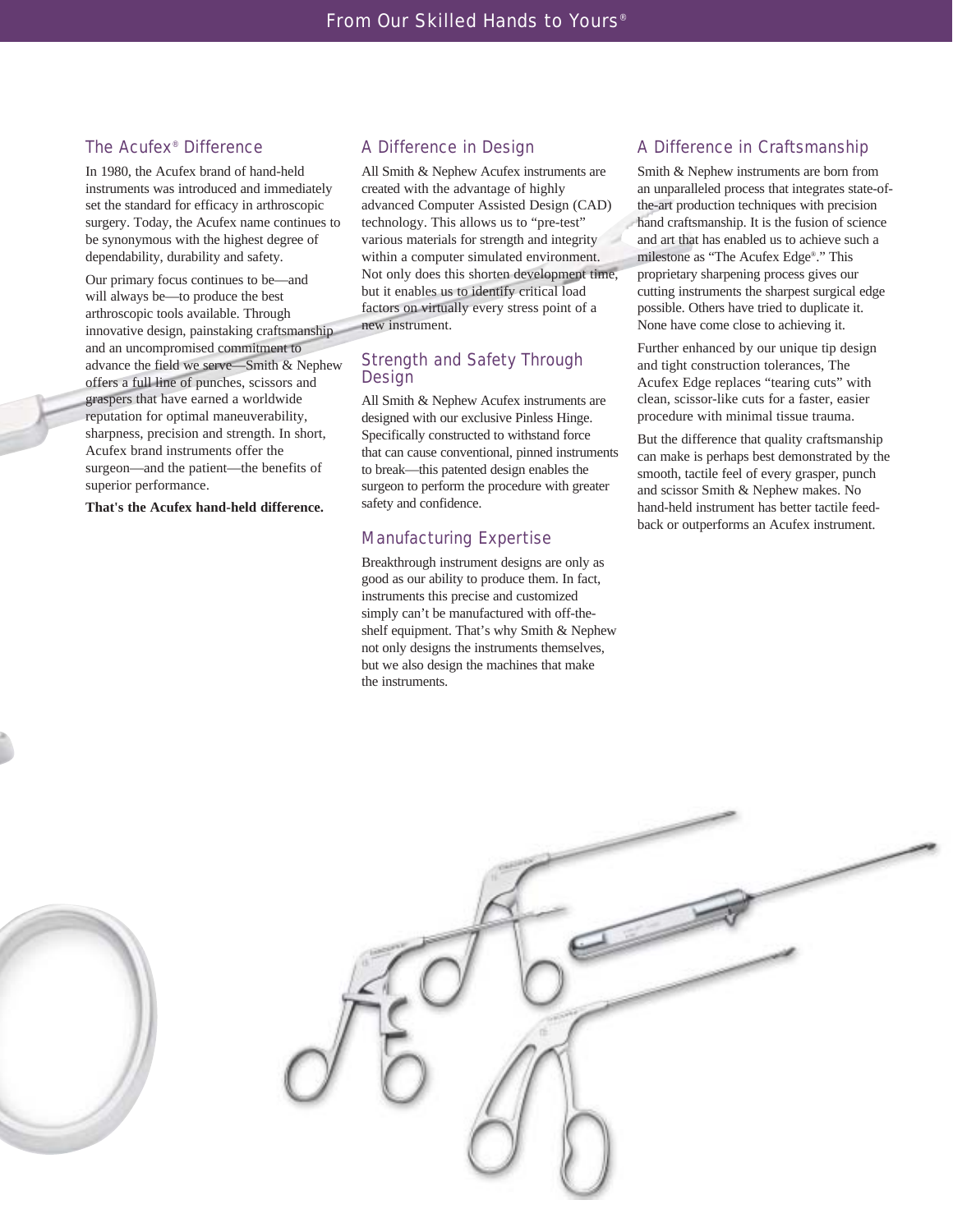# **Punches**

*Smith & Nephew offers a full line of quality Acufex® punches designed with a broad range of tips and configurations that allow easy access to specific areas of the meniscus. This enables the surgeon to choose the best instrument for any pathology. Each punch is constructed with our exclusive pinless hinge design, one-piece outer shaft and hand-honed edge to provide unrivaled strength, durability and sharpness.*

### **Duckling™ Family**



Combining the wide bite horizontal cutting capability of the Duckbill with the thinnest possible tip, provides optimum maneuverability under the condyle and allows greater posterior advancement.

### **Duckbill™ Family**



The wave tooth design combined with a wide bite allows for the maximum amount of tissue to be smoothly resected in tight knees.

#### **Posterior Punch Family**



The gradually tapered shaft, low profile tip, and short jaw design permit the tip to open wide for cutting in tight posterior compartments.

#### **Narrowline Family**



The small aggressive tip design and narrow shaft provides excellent maneuverability and multiple plane cutting capability in the posterior horn of the meniscus in the tightest joint.

### **Oval Punch Family**



The lowest profile tip with the largest bite offers the most versatile instrument available. The curved saw design enables smooth contouring of the meniscus.

#### **1.0 mm Scoop**



The small size of this versatile punch combined with the horizontal cutting capability increases maneuverability where height is a limiting factor.

#### **1.3 mm Scoop Family**



The seven unique shaft configurations of the 1.3 mm punches allow maneuverability in difficult to access areas of the meniscus.

### **Punches**

#### **Basket Punches**

- **Duckbill Family**
- **Duckling Family**
- **Posterior Family**
- **Narrowline Family**
- **Oval Family**
- **Scoop Family**
- **90º Rotary**
- **Stingrays**
- **Meniscal Elevators**
- **Blunt Nose**

#### **Suction Punches**

**Suture Punches**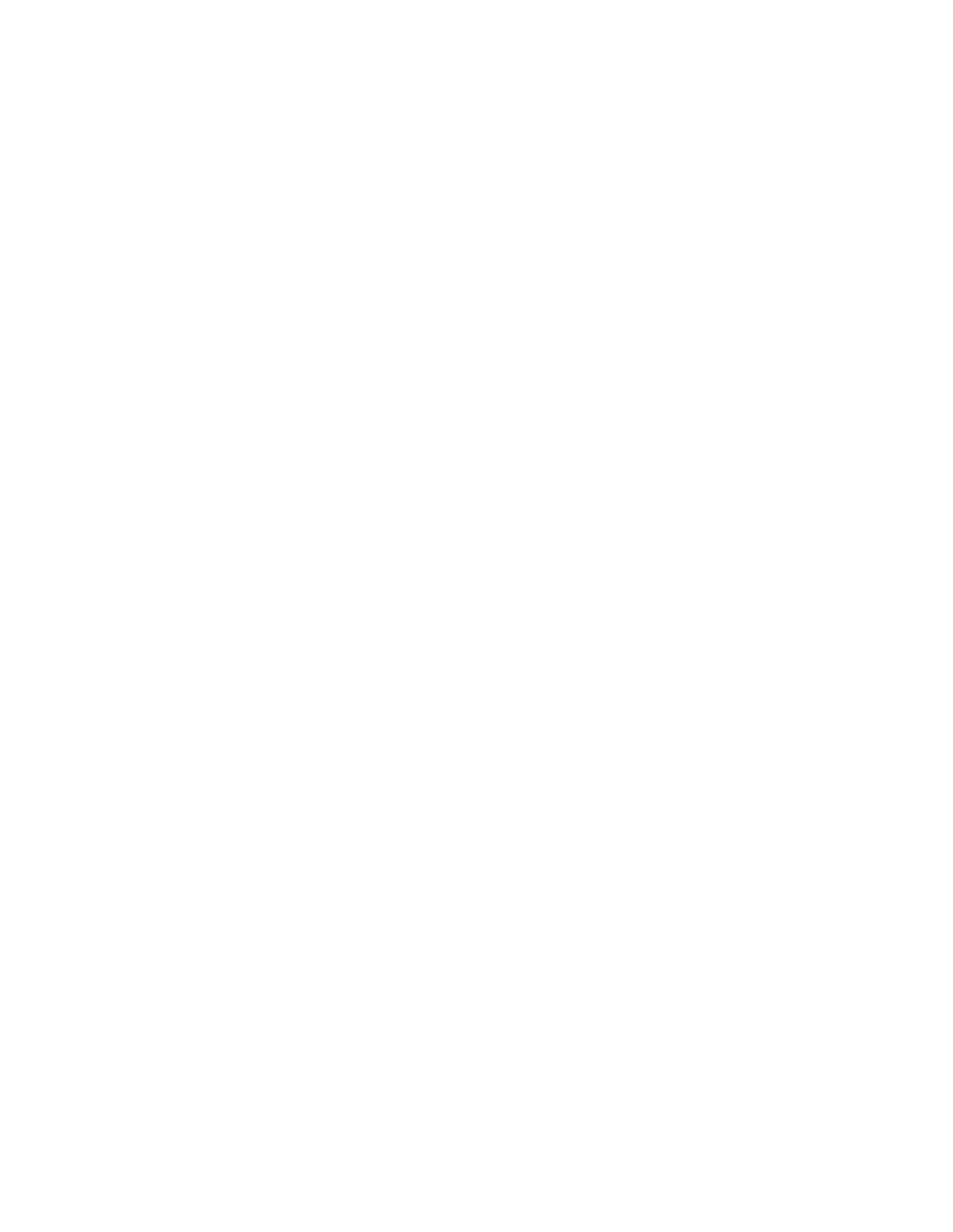# **Scissors and Graspers**

*Smith & Nephew Acufex® scissors are also constructed without pins for maximum strength, dependability, durability and safety. The precision crafted "Acufex Edge," combined with the most stringent construction tolerances, virtually eliminate tearing cuts. A wide range of tips and angles enable the surgeon to effectively dissect any part of the meniscus from virtually any direction. Acufex scissors are available with loop and rotary handles. Acufex Graspers feature an "infinite position" slidinglock mechanism that holds tissue firmly without tearing or slipping –even in the tightest of areas. A broad selection of procedurally specific*

*tip configurations provides maximum grasping capability and allows easy access to all areas of the meniscus from a variety of approaches. Constructed with our pinless hinge design and the finest quality materials, Acufex Graspers are world renowned for unparalleled strength and reliability.*

| <b>Description Family</b> | <b>Tip Profile</b> | <b>Bite Width</b> | <b>Tip Width</b> |
|---------------------------|--------------------|-------------------|------------------|
| Grasper, 2.7 mm           | $2.66$ mm          | N/A               | $3.05$ mm        |
| Grasper, 2.7 mm Up        | $2.66$ mm          | N/A               | $3.05$ mm        |
| Grasper, Allig. Max       | $3.17$ mm          | N/A               | $3.45$ mm        |
|                           |                    |                   |                  |

## **Rotary Scissors**

#### **60° Hooked, Left and Right**



These scissors are ideal for manipulation of tears in all aspects of the meniscus due to its unique sideways cutting action and ability to fit into tight areas.

### **20° Hooked, Left and Right**



The 20° angle follows the natural contour of the meniscus, while the small hook teeth enable the surgeon to probe before determining the final cut.

#### **20° Short Serrated Left and Right**



This is the overall workhorse of the scissor line when successive cuts are needed because the short tip allows more accessibility in the joint and affords more precision and control.

## **Graspers**

#### **Cupped Grasper**



The wave design allows for expansion of meniscus into the grasper cups to ensure a firm non-sliding grip.

#### **Alligator Grasper**



The small size and shaft configurations of the alligator grasper allows easy access to tight areas, while the serrated tip design prevents the meniscus from sliding out of the jaws.

#### **Raptor™ Rongeur**



This rongeur, designed specifically for arthroscopic surgery,enables the cutting and removal of tissue. Particularly useful in ACL surgery.

#### **Atraumatic**



The atraumatic wave tooth tip provides the security for soft tissue grasping under tension.

#### **PitBull®**



The unique serrated tooth design of the PitBull results in unsurpassed grasping strength for loose body removal or large meniscal fragments.

#### **Graspers:**

- **Cupped**
- **Alligator**
- **Rongeur (Raptor)**
- **Atraumatic**
- **Loosebody Forceps (Pitbull)**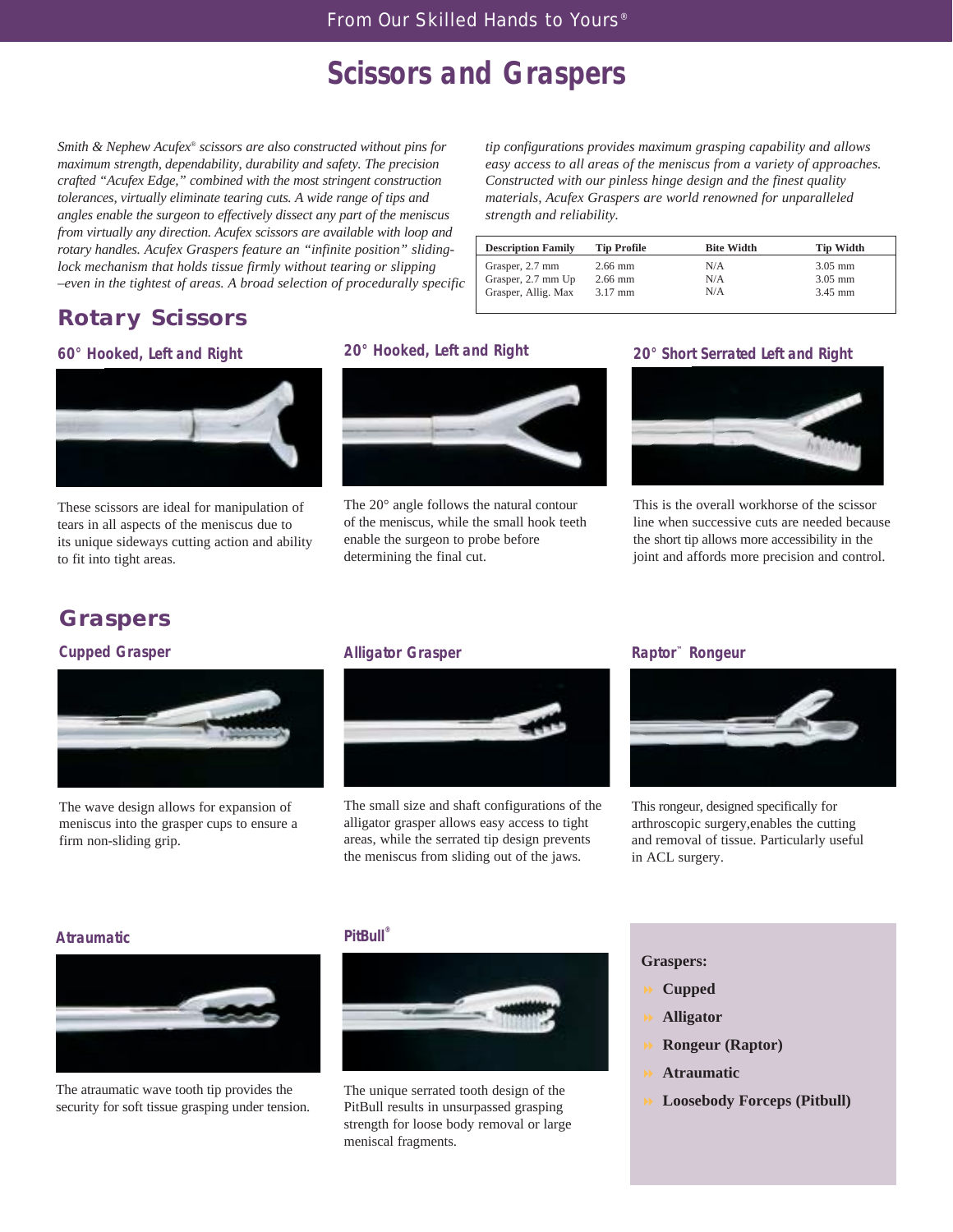# **Suction Punch**



#### **Suction Punch**



The dual convenience of resecting tissue while simultaneously evacuating through a suction channel in the instrument.

# **Suture Punch**



#### **Suture Punch**



Combining unprecedented simplicity with the advantages of using braided suture, resulting in fast and sure suturing in common shoulder repair procedures—Rotator Cuff and Bankart repairs.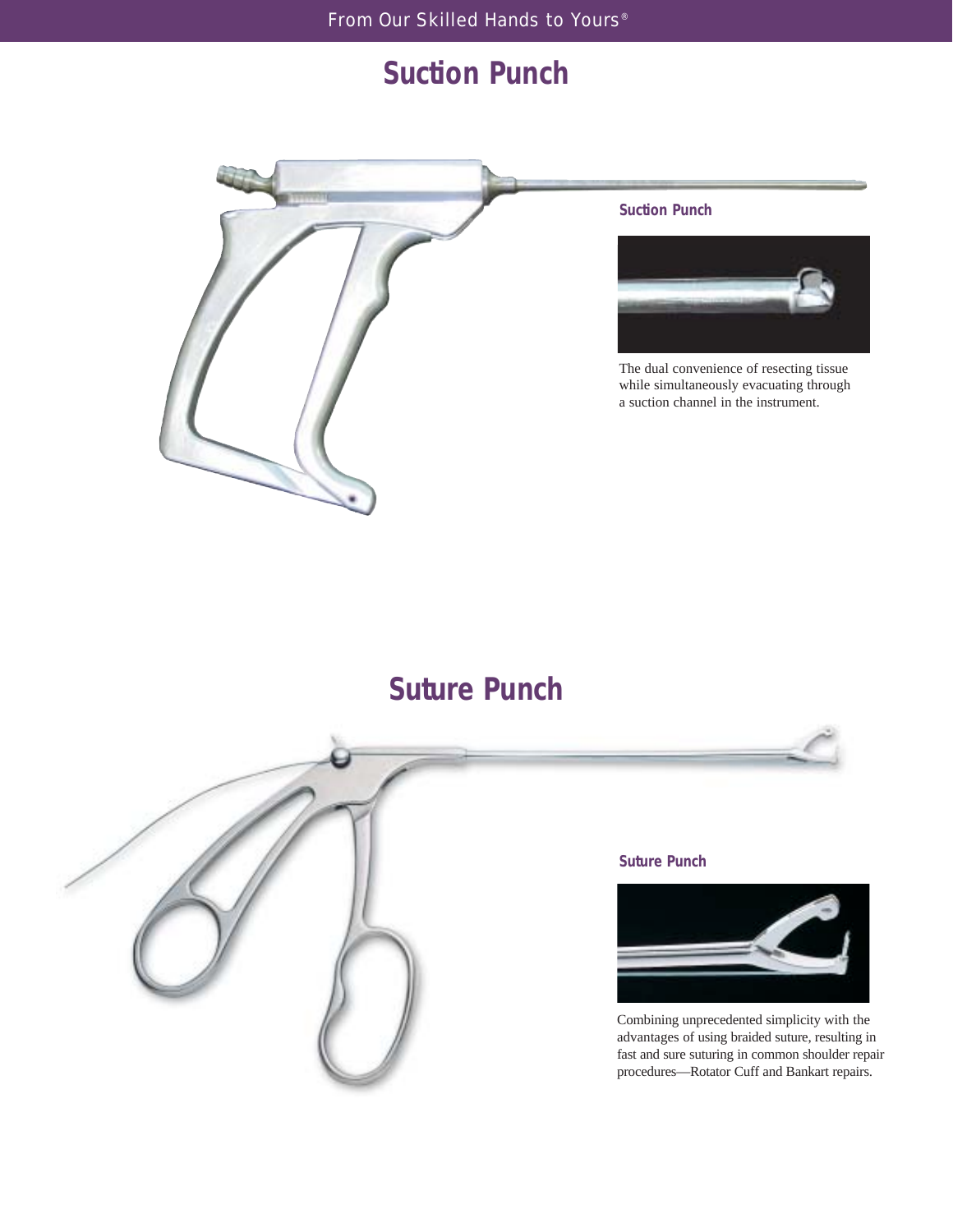## Small Joint Instruments

*This instrument range was specifically designed with the additional challenges of smaller joints in mind. The shorter shaftsand lower profiles offer good access in the elbow and wrist and, in particular, are ideal for ankle arthroscopy.*



#### **Blunt Nose Jr., Punch**



This punch allows the trimming of tissue flush to other structures with the low profile jaw offering maximal maneuverability.

#### **Small Joint Grasper**

## **PitBull® Jr., Grasper**



Ideal for loose body removal, particularly in the ankle. The wide jaw opening is maximized, even in this smaller version.

#### **Raptor™ Jr., Punch**



As with its grown up counter part, the Raptor Jr. enables the trimming of articular cartilage and removal. Additionally, it is a useful biopsy tool.

> **Tip Width** Taper to 1.75 mm Taper to 1.75 mm

2 mm 3.5 mm 3.5 mm

## Micro Instruments

With the alligator style jaw, this grasper will ensure a firm grip on soft tissue, with the strength of a full size instrument.

*Micro instruments are designed to provide maximum grasping, resecting capability and excellent maneuverability for easy access to tight small joints (wrist, elbow and ankle). All feature pinless hinge design for unparalled strength and reliability.*

#### **Description**  MicroGrasper, Str MicroGrasper, Up  $10^{\circ}$ MicroPunch, Str Teardrop Punch, R Teardrop Punch, L Suction Punch **Tip Profile**  Taper to 1 mm Taper to 1 mm 2.0 mm 1.35 mm 1.35 mm 2.5 mm **Bite Width** N/A N/A 1.25 mm 2.25 mm 2.25 mm





### **2.5 mmSuction Punch Teardrop punch, Right MicroPunch, Straight**





#### **MicroGraspers, Straight Teardrop punch, Left MicroGraspers, Up 10<sup>\*</sup>**



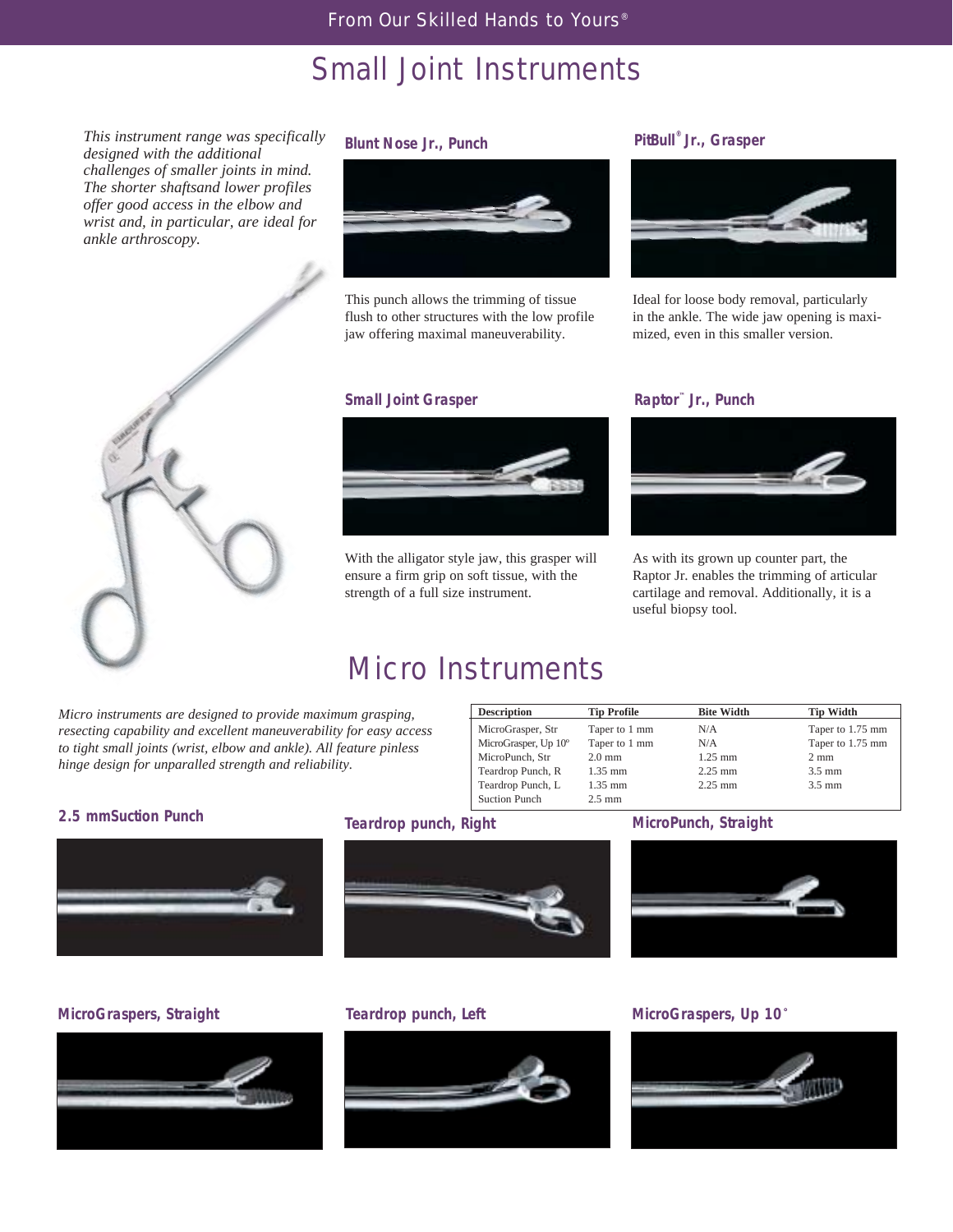# Shoulder Instruments

## **Elite™ Premium Shoulder Instruments**

*The Elite Premium Shoulder Instruments offer the surgeon comprehensive flexibility in arthroscopic and mini-open shoulder repairs, such as rotator cuff and Bankart repair.* 





### **Elite Predator Tissue Grasper Elite Combination Tissue/Grasper Elite Suture Manipulating Grasper**



**Elite Sliding Suture Cutter Elite Double Hook Suture Scissors**





## **Arthro-Pierce™ Premium Instruments**

*Single step suture passage is made simple with Arthro-Pierce Premium Instruments. The low profile, highly sharpened tip allows easy passage through tissue in order to retrieve or apply suture.*



#### **Arthro-Pierce Instrument 35˚ Up**



### **Arthro-Pierce Instrument Straight Arthro-Pierce Instrument 45˚ Right Arthro-Pierce Instrument 45˚ Left**





## **Capsular Release**

*The geometry of these instruments will assist you in complete arthroscopic capsular release as a treatment for frozen shoulder. The extended nose of the instruments allow blunt dissectionbetween the capsule and surrounding musculature. (Please allow 4 weeks delivery for these special items)*





### **Capsular release, Straight Capsular release, Upbiter Capsular release, Upswept**

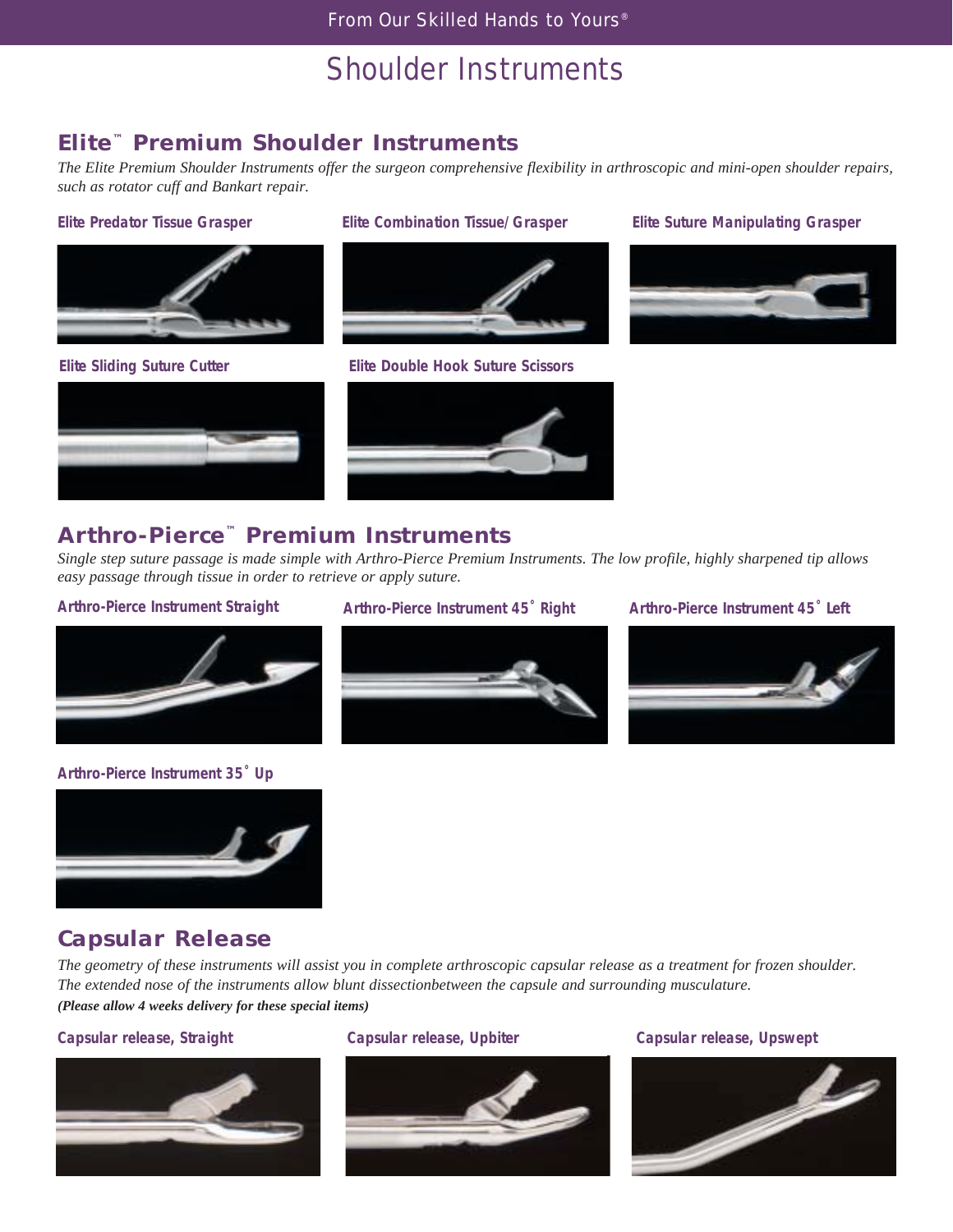## **Ordering Information**

r

| Name                                  |                         | <b>Description</b> |         |              |                           |                            |                  |                      |           |          |
|---------------------------------------|-------------------------|--------------------|---------|--------------|---------------------------|----------------------------|------------------|----------------------|-----------|----------|
|                                       |                         | Straight           | Upbiter | Upswept      | Upbiter<br>Curved<br>Left | Upbiter<br>Curved<br>Right | Left             | Right                | Downbiter | Elevator |
| <b>Punches</b>                        |                         |                    |         |              |                           |                            |                  |                      |           |          |
| Duckling™                             | loop handle             | 012044             | 012045  | 012048       |                           |                            | 012046           | 012047               |           | 014765   |
|                                       | Acufex <sup>®</sup> Pro | 7207049            | 7207000 | 7207672      |                           |                            | 7207050          | 7207051              |           |          |
| Duckbill™                             | loop                    | 012013             | 012014  |              | 012015                    | 012016                     |                  |                      |           |          |
|                                       | <b>Acufex Pro</b>       | 7207057            | 7207058 |              | 7207667                   | 7207664                    |                  |                      |           |          |
| Narrowline                            | loop                    | 012052             | 012051  | 012055       | 012053                    | 012054                     |                  |                      |           |          |
|                                       | <b>Acufex Pro</b>       | 7207053            | 7207052 | 7207659      | 7207658                   | 7207660                    |                  |                      |           |          |
| Posterior                             | loop                    | 012203             | 012201  | 012202       | 012204                    | 012205                     |                  |                      |           |          |
| 1.0mm Scoop                           | loop                    | 012029             |         |              |                           |                            |                  |                      |           |          |
| 1.3mm Scoop                           | loop                    |                    | 012030  | 012031       | 012042                    | 012043                     | 012040           | 012041               | 012033    |          |
| 1.5mm Scoop                           | loop                    | 012034             | 012020  | 012032       |                           |                            |                  |                      |           |          |
|                                       | <b>Acufex Pro</b>       | 7207046            | 7207058 |              |                           |                            |                  |                      |           |          |
| 2.7mm Scoop                           | loop                    | 012011             |         |              |                           |                            |                  |                      |           |          |
| 3.4mm Scoop                           | loop                    | 012012             |         |              |                           |                            |                  |                      |           |          |
| 1.0mm Blunt                           | loop                    | 012035             |         |              |                           |                            |                  |                      |           |          |
| 1.3mm Elevator                        | loop                    | 012060             | 012061  |              |                           |                            |                  |                      |           |          |
| $2.2$ mm $90^\circ$                   | loop                    |                    |         |              |                           |                            | 010912           | 010913               |           |          |
|                                       | cigar                   |                    |         |              |                           |                            | 010906           | 010907               |           |          |
| $3.4$ mm $90^\circ$                   | cigar                   |                    |         |              |                           |                            | 010900           | 010901               |           |          |
| Stingray®                             | loop                    |                    |         |              |                           |                            | 012059           | 012058               |           |          |
|                                       | <b>Acufex Pro</b>       |                    |         |              |                           |                            | 7207055          | 7207054              |           |          |
| Oval                                  | loop                    | 7207201            | 7207200 | 7207296      |                           |                            | 7207294          | 7207295              |           |          |
|                                       | <b>Acufex Pro</b>       | 7207181            | 7207083 |              |                           |                            |                  |                      |           |          |
| <b>Scissors</b>                       |                         |                    |         |              |                           |                            |                  |                      |           |          |
| Scissor Punch                         | loop                    | 012036             | 012037  |              | 012038                    | 012039                     |                  |                      |           |          |
|                                       | <b>Acufex Pro</b>       | 7207047            | 7207048 |              | 7207669                   | 7207670                    |                  |                      |           |          |
| 60° Hooked                            | loop                    |                    |         |              |                           |                            | 010812           | 010813               |           |          |
|                                       | cigar                   |                    |         |              |                           |                            | 010802           | 010803               |           |          |
| $20^{\circ}$ Hooked                   | loop<br>cigar           |                    |         |              |                           |                            | 010814<br>010800 | $010815\,$<br>010801 |           |          |
|                                       |                         |                    |         |              |                           |                            |                  |                      |           |          |
| 20° Short Serrated                    | loop                    |                    |         |              |                           |                            | 010816           | $\it 010817$         |           |          |
| $20^{\circ}$ Serrated                 | cigar                   |                    |         |              |                           |                            | 010806           | 010807               |           |          |
| <b>Graspers</b>                       |                         |                    |         |              |                           |                            |                  |                      |           |          |
| PitBull®                              | loop                    | 011022             |         |              |                           |                            |                  |                      |           |          |
|                                       | Acufex <sup>®</sup> Pro | 7207061            |         |              |                           |                            |                  |                      |           |          |
| 2.7mm Cupped                          | loop                    | 011012             |         |              |                           |                            |                  |                      |           |          |
| 3.4mm Cupped                          | loop                    | $\it 011014$       |         |              |                           |                            |                  |                      |           |          |
|                                       | <b>Acufex Pro</b>       | 7207059            |         |              |                           |                            |                  |                      |           |          |
| 2.7mm Alligator                       | loop                    | $\it 011020$       |         | $\it 011021$ |                           |                            |                  |                      |           |          |
| <b>Tissue Tensioner</b>               | loop                    | $\it 011030$       |         |              |                           |                            |                  |                      |           |          |
| <b>Cannulated Tissue</b><br>Tensioner | loop                    | 014779             |         |              |                           |                            |                  |                      |           |          |
| Alligator Max                         | loop                    | 011024             |         |              |                           |                            |                  |                      |           |          |
| Rongeur                               | loop                    | 014720             |         |              |                           |                            |                  |                      |           |          |
|                                       |                         |                    |         |              |                           |                            |                  |                      |           |          |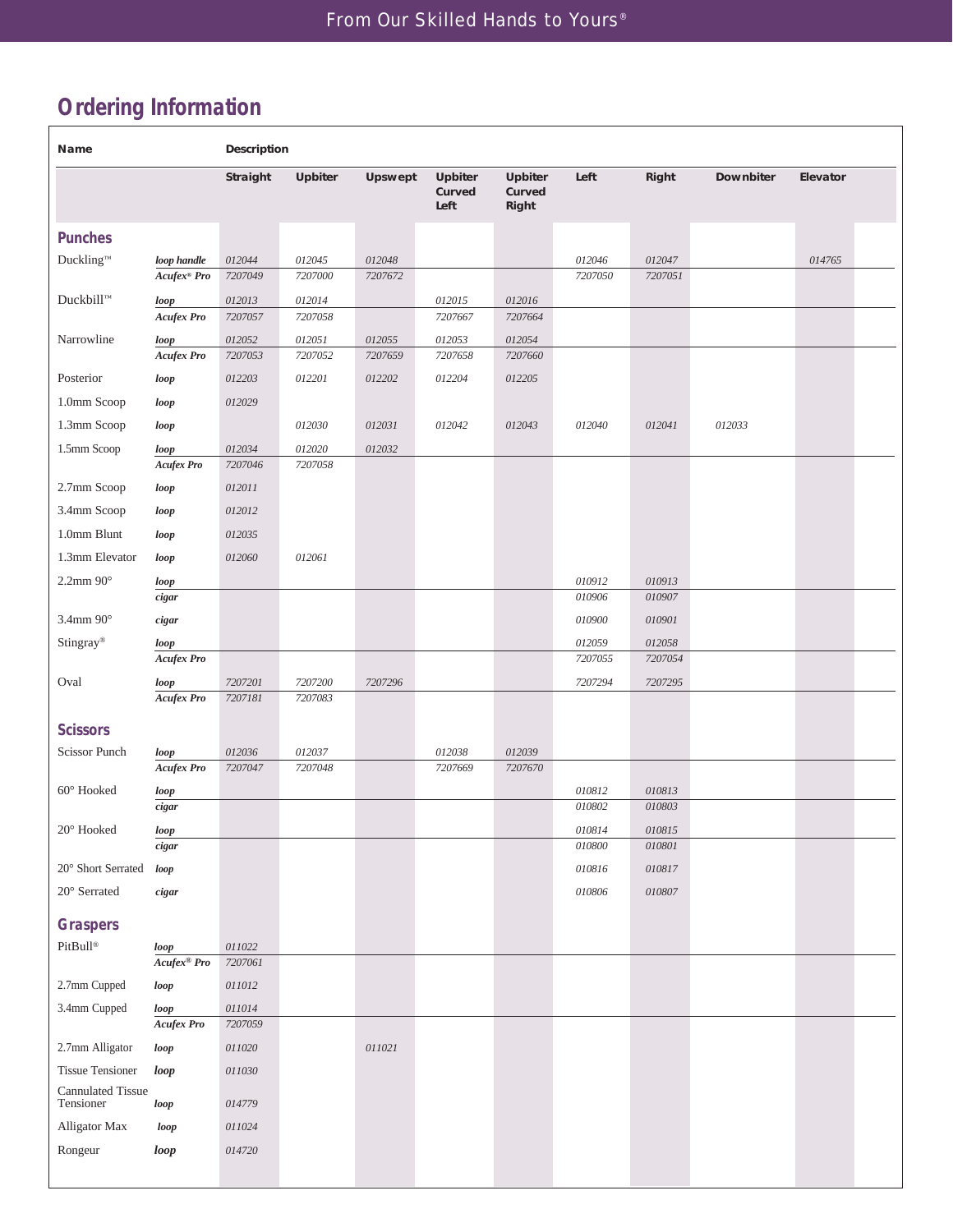<u> 1980 - Johann Barbara, martxa a</u>

# **Ordering Information**

| <b>Handle Selectors</b><br><b>Upbiter</b><br>Right<br><b>Upswept</b><br><b>Straight</b><br>Left<br><b>Suction Punches</b><br>Suction Punch 2.5mm<br>3499<br>Suction Punch 5.2 mm<br>2685<br>style handles.<br>Suction Punch 3.4 mm<br>2707<br>Suction Punch 4.5 mm 90°<br>3196<br>3197<br><b>Suture Punches</b><br>Suture Punch*<br>7207035<br><b>Junior Instruments</b><br>Raptor <sup>™</sup> Jr., Punch<br>014843<br>and Scissors.<br>Blunt Nose Jr., Punch<br>014844<br>PitBull Jr., Grasper<br>014845<br>Small Joint Grasper<br>013219<br><b>Micro Instruments</b><br>MicroGraspers<br>7207598<br>MicroGraspers 10°<br>7207599<br>MicroPunch<br>7207600<br>7207602<br>Teardrop Punch<br>7207601<br>Teardrop Punch<br><b>Elite Premium Instruments</b><br>7209493<br>Elite Predator Tissue Grasper<br><b>Elite Suture Manipulating</b><br>7209494<br>Grasper<br>Elite Combination Tissue/Suture<br>Grasper<br>7209495<br>Elite Double Hook Suture Scissor<br>7209492<br>Elite Sliding Suture Cutter<br>7209492<br><b>Arthro-Pierce</b><br>7209496<br>Arthro-Pierce<br>7209498<br>7209497<br>Arthro-Pierce 45°<br>Arthro-Pierce 35°<br>7209499<br>* Available Acufex Suture Needles:<br>7207034<br>Acufex Single-Armed Suture Needles<br><b>Capsular Release</b><br>(1 needle), USP #1, 36" (91 cm), box of 12<br>Capsular Release<br>7207539<br>7207540<br>720541<br>7205539<br>Acufex Double-Armed Suture Needles |  |  |  |                                                                                                                                                   |
|------------------------------------------------------------------------------------------------------------------------------------------------------------------------------------------------------------------------------------------------------------------------------------------------------------------------------------------------------------------------------------------------------------------------------------------------------------------------------------------------------------------------------------------------------------------------------------------------------------------------------------------------------------------------------------------------------------------------------------------------------------------------------------------------------------------------------------------------------------------------------------------------------------------------------------------------------------------------------------------------------------------------------------------------------------------------------------------------------------------------------------------------------------------------------------------------------------------------------------------------------------------------------------------------------------------------------------------------------------------------------------------------------------------------|--|--|--|---------------------------------------------------------------------------------------------------------------------------------------------------|
| Acufex Pro-Selected                                                                                                                                                                                                                                                                                                                                                                                                                                                                                                                                                                                                                                                                                                                                                                                                                                                                                                                                                                                                                                                                                                                                                                                                                                                                                                                                                                                                    |  |  |  |                                                                                                                                                   |
| ergonomic handle design.<br>Cigar-Available on<br>Rotary Basket Punches<br><b>Shape Selectors</b><br>Straight-The primary style<br>Upbiter-Angled at a tip for<br>Upswept-Angled shaft<br>cutting surfaces parallel to<br>the tibial plateau.<br>Left and Right-Angled to<br>reach the anterior and                                                                                                                                                                                                                                                                                                                                                                                                                                                                                                                                                                                                                                                                                                                                                                                                                                                                                                                                                                                                                                                                                                                    |  |  |  | Loop-All Acufex® basket<br>punches, scissors and<br>graspers feature our loop-                                                                    |
|                                                                                                                                                                                                                                                                                                                                                                                                                                                                                                                                                                                                                                                                                                                                                                                                                                                                                                                                                                                                                                                                                                                                                                                                                                                                                                                                                                                                                        |  |  |  | punches, scissors and<br>graspers feature this                                                                                                    |
|                                                                                                                                                                                                                                                                                                                                                                                                                                                                                                                                                                                                                                                                                                                                                                                                                                                                                                                                                                                                                                                                                                                                                                                                                                                                                                                                                                                                                        |  |  |  |                                                                                                                                                   |
|                                                                                                                                                                                                                                                                                                                                                                                                                                                                                                                                                                                                                                                                                                                                                                                                                                                                                                                                                                                                                                                                                                                                                                                                                                                                                                                                                                                                                        |  |  |  |                                                                                                                                                   |
|                                                                                                                                                                                                                                                                                                                                                                                                                                                                                                                                                                                                                                                                                                                                                                                                                                                                                                                                                                                                                                                                                                                                                                                                                                                                                                                                                                                                                        |  |  |  |                                                                                                                                                   |
|                                                                                                                                                                                                                                                                                                                                                                                                                                                                                                                                                                                                                                                                                                                                                                                                                                                                                                                                                                                                                                                                                                                                                                                                                                                                                                                                                                                                                        |  |  |  |                                                                                                                                                   |
|                                                                                                                                                                                                                                                                                                                                                                                                                                                                                                                                                                                                                                                                                                                                                                                                                                                                                                                                                                                                                                                                                                                                                                                                                                                                                                                                                                                                                        |  |  |  |                                                                                                                                                   |
|                                                                                                                                                                                                                                                                                                                                                                                                                                                                                                                                                                                                                                                                                                                                                                                                                                                                                                                                                                                                                                                                                                                                                                                                                                                                                                                                                                                                                        |  |  |  |                                                                                                                                                   |
|                                                                                                                                                                                                                                                                                                                                                                                                                                                                                                                                                                                                                                                                                                                                                                                                                                                                                                                                                                                                                                                                                                                                                                                                                                                                                                                                                                                                                        |  |  |  |                                                                                                                                                   |
|                                                                                                                                                                                                                                                                                                                                                                                                                                                                                                                                                                                                                                                                                                                                                                                                                                                                                                                                                                                                                                                                                                                                                                                                                                                                                                                                                                                                                        |  |  |  |                                                                                                                                                   |
|                                                                                                                                                                                                                                                                                                                                                                                                                                                                                                                                                                                                                                                                                                                                                                                                                                                                                                                                                                                                                                                                                                                                                                                                                                                                                                                                                                                                                        |  |  |  |                                                                                                                                                   |
|                                                                                                                                                                                                                                                                                                                                                                                                                                                                                                                                                                                                                                                                                                                                                                                                                                                                                                                                                                                                                                                                                                                                                                                                                                                                                                                                                                                                                        |  |  |  |                                                                                                                                                   |
|                                                                                                                                                                                                                                                                                                                                                                                                                                                                                                                                                                                                                                                                                                                                                                                                                                                                                                                                                                                                                                                                                                                                                                                                                                                                                                                                                                                                                        |  |  |  | for a direct approach.                                                                                                                            |
|                                                                                                                                                                                                                                                                                                                                                                                                                                                                                                                                                                                                                                                                                                                                                                                                                                                                                                                                                                                                                                                                                                                                                                                                                                                                                                                                                                                                                        |  |  |  |                                                                                                                                                   |
|                                                                                                                                                                                                                                                                                                                                                                                                                                                                                                                                                                                                                                                                                                                                                                                                                                                                                                                                                                                                                                                                                                                                                                                                                                                                                                                                                                                                                        |  |  |  | increased access especially<br>to the posterior meniscus.                                                                                         |
|                                                                                                                                                                                                                                                                                                                                                                                                                                                                                                                                                                                                                                                                                                                                                                                                                                                                                                                                                                                                                                                                                                                                                                                                                                                                                                                                                                                                                        |  |  |  |                                                                                                                                                   |
|                                                                                                                                                                                                                                                                                                                                                                                                                                                                                                                                                                                                                                                                                                                                                                                                                                                                                                                                                                                                                                                                                                                                                                                                                                                                                                                                                                                                                        |  |  |  | follows the contour of the                                                                                                                        |
|                                                                                                                                                                                                                                                                                                                                                                                                                                                                                                                                                                                                                                                                                                                                                                                                                                                                                                                                                                                                                                                                                                                                                                                                                                                                                                                                                                                                                        |  |  |  | condyle and keeps the                                                                                                                             |
|                                                                                                                                                                                                                                                                                                                                                                                                                                                                                                                                                                                                                                                                                                                                                                                                                                                                                                                                                                                                                                                                                                                                                                                                                                                                                                                                                                                                                        |  |  |  |                                                                                                                                                   |
|                                                                                                                                                                                                                                                                                                                                                                                                                                                                                                                                                                                                                                                                                                                                                                                                                                                                                                                                                                                                                                                                                                                                                                                                                                                                                                                                                                                                                        |  |  |  |                                                                                                                                                   |
|                                                                                                                                                                                                                                                                                                                                                                                                                                                                                                                                                                                                                                                                                                                                                                                                                                                                                                                                                                                                                                                                                                                                                                                                                                                                                                                                                                                                                        |  |  |  |                                                                                                                                                   |
|                                                                                                                                                                                                                                                                                                                                                                                                                                                                                                                                                                                                                                                                                                                                                                                                                                                                                                                                                                                                                                                                                                                                                                                                                                                                                                                                                                                                                        |  |  |  | posterior meniscus.                                                                                                                               |
|                                                                                                                                                                                                                                                                                                                                                                                                                                                                                                                                                                                                                                                                                                                                                                                                                                                                                                                                                                                                                                                                                                                                                                                                                                                                                                                                                                                                                        |  |  |  |                                                                                                                                                   |
|                                                                                                                                                                                                                                                                                                                                                                                                                                                                                                                                                                                                                                                                                                                                                                                                                                                                                                                                                                                                                                                                                                                                                                                                                                                                                                                                                                                                                        |  |  |  |                                                                                                                                                   |
|                                                                                                                                                                                                                                                                                                                                                                                                                                                                                                                                                                                                                                                                                                                                                                                                                                                                                                                                                                                                                                                                                                                                                                                                                                                                                                                                                                                                                        |  |  |  |                                                                                                                                                   |
|                                                                                                                                                                                                                                                                                                                                                                                                                                                                                                                                                                                                                                                                                                                                                                                                                                                                                                                                                                                                                                                                                                                                                                                                                                                                                                                                                                                                                        |  |  |  |                                                                                                                                                   |
|                                                                                                                                                                                                                                                                                                                                                                                                                                                                                                                                                                                                                                                                                                                                                                                                                                                                                                                                                                                                                                                                                                                                                                                                                                                                                                                                                                                                                        |  |  |  |                                                                                                                                                   |
|                                                                                                                                                                                                                                                                                                                                                                                                                                                                                                                                                                                                                                                                                                                                                                                                                                                                                                                                                                                                                                                                                                                                                                                                                                                                                                                                                                                                                        |  |  |  |                                                                                                                                                   |
|                                                                                                                                                                                                                                                                                                                                                                                                                                                                                                                                                                                                                                                                                                                                                                                                                                                                                                                                                                                                                                                                                                                                                                                                                                                                                                                                                                                                                        |  |  |  | (2 needles), USP #2, 36" (91 cm), box of 12<br>*For additional made to order hand instruments refer<br>to the Smith & Nephew 2002 Product Catalog |